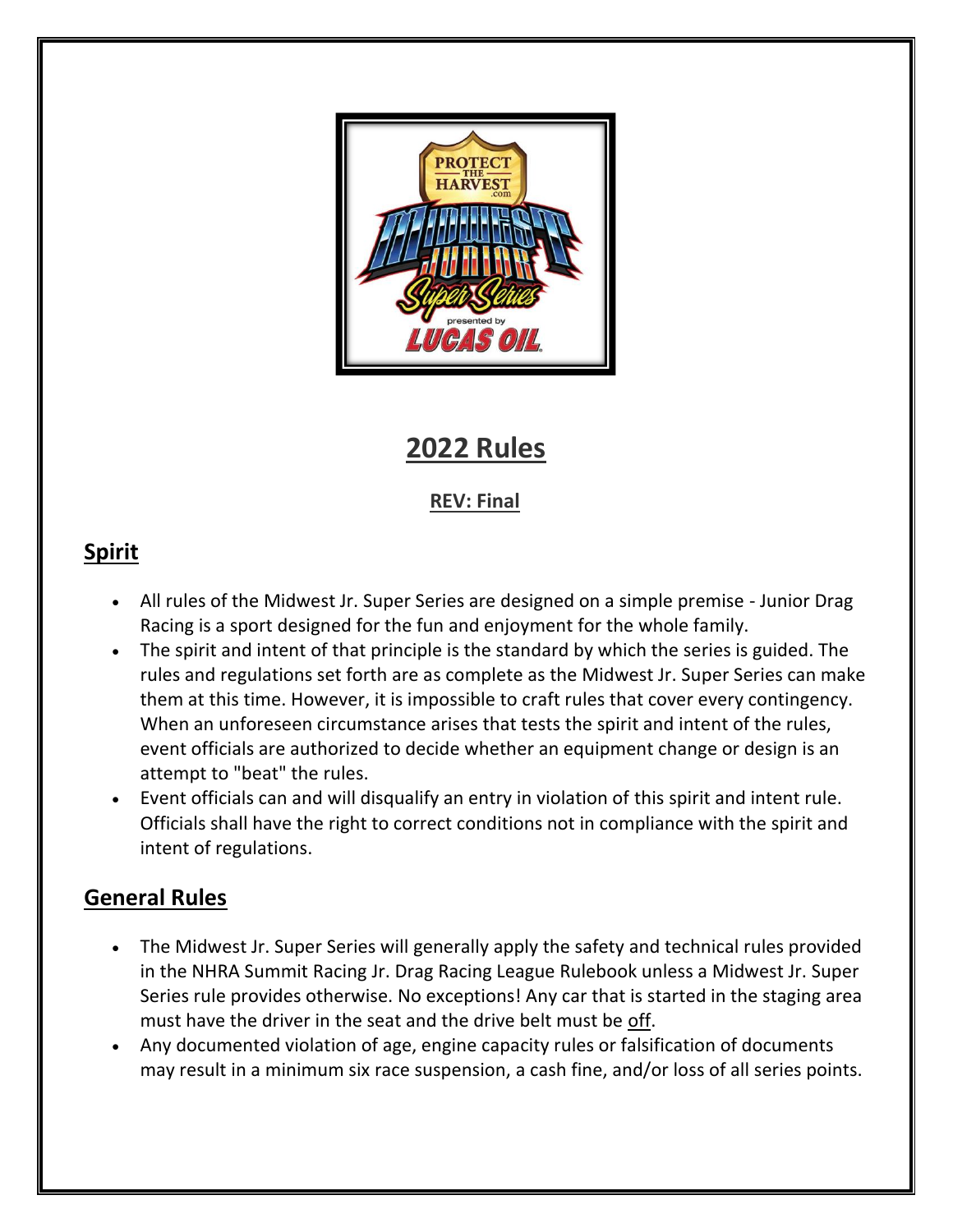- Deep staging permitted **(but not guaranteed)** in all classes. Competitors that deep stage should be aware that the Tree can be activated at any time after both Pre-Stage bulbs are lit. The Auto-Start system will **NOT** be overridden for any competitor choosing to deep stage. "DEEP" must be written on the car in plain sight for the Starter and competitors to see. (Auto Start will be OFF for the following classes, 5-7 Year Olds, 8-9 Year Olds, 13.90 Index and 11.90 Index).
- Courtesy staging is recommended at all times in all classes.
- Once a car is Pre-staged, Only the Starter may touch the car. There will be NO pullbacks in any class during eliminations. During Time runs the Starter has the discretion to pull back a 5-9 Year Old competitor. If a 5-9 Year Old competitor wants a Pull-back during Time runs, the crew member should immediately signal the starter by raising both hands in the air. **There will be no re-runs due to a staging mistake by any competitor.**
- In the event of a mistake made by a Track official, the pair will be re-run.
- The Starter has complete control of the racetrack. Failure to comply with the starter's direction will result in disqualification.
- No touching of the car after the pre-stage light is on. Result, First Time warning. Repeated non-compliance will result in disqualification at the discretion of the Starter/Series Official.
- No treating/prepping tires past the water box.
- Drivers must hold a NHRA Competition License for Series' events at NHRA Sanctioned Tracks. For Series' events at IHRA or Outlaw Tracks, Driver must hold an NHRA or IHRA competition license.
- Bye Runs: A Bye run will carry over to the next round or until they go on the ladder. The first round bye will go to the competitor with the best reaction time from the time run(s), while the second round bye run will go to the winning racer with the best reaction time in round one and so forth. Any ties in reaction time during the time trial / following rounds for the bye will be broken by whichever racer accomplishes the reaction time **first**. If there is an even amount of racers, the selected bye run participant will be given lane choice in that pair. A competitor will be allowed only one chance for a bye run before going on the ladder.
- Competition Single or Bye Runs: car must stage under its own power and take the tree to claim the round win.
- Ladder at 8 cars. Ladder will be based on best reaction time from the previous round of eliminations. The eliminator ladder will follow the NHRA Pro Ladder system (i.e., In a 8 car field, 1 would race 8, 2 would race 7, 3 would race 6, and 4 would race 5). A competitor whom previously received a bye run (before going on the Ladder) may receive another bye run once we ladder the field. If there is an odd number of cars in the first round on the ladder, the competitor with the best reaction time from the previous round of competition will be laddered to have the bye run. **Byes will not be carried over on to the ladder.** The ladder will not be changed once it has been set. Lane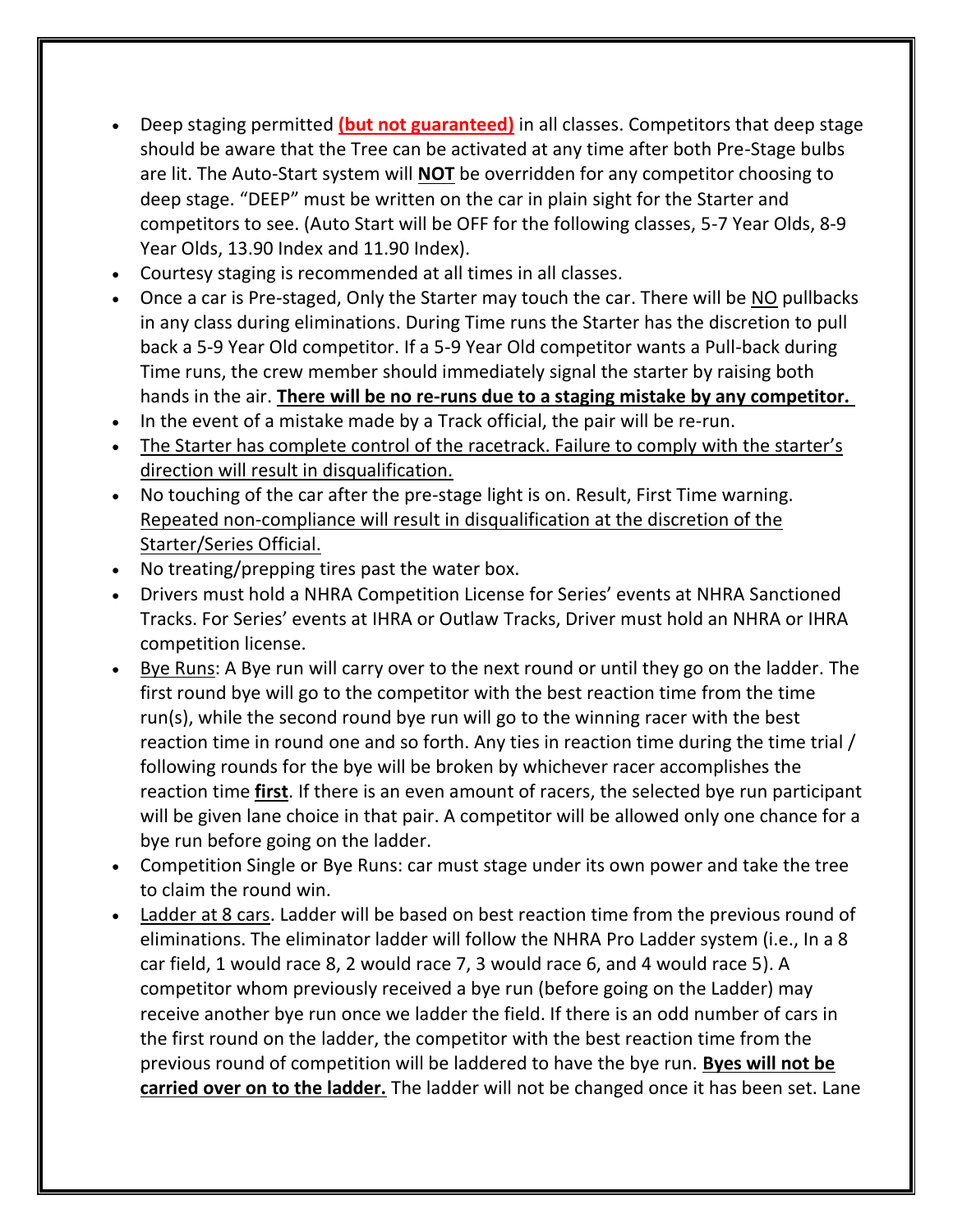choice will be determined by the reaction time from the previous round of competition. The participant with the better reaction time will have lane choice.

- Protests: Any protest or question must be voiced **PRIOR** to the participant staging their car/activating the Tree.
- The use of saran/plastic wrap is prohibited. Only the use of tire covers is allowed for the purpose of keeping the tires prepared for racing.
- Championship Points Tie Breakers
	- 1. Most Event Wins
	- 2. Most Event R/U's
	- 3. Most Semi's, 1/4's, 1/8's and on….
	- 4. Most Events attended and on….
- Data Loggers permitted. i.e. Mychron, Racepak…
- Head & Neck restraints are required at all NHRA sanctioned tracks. Head & Neck Restraints are optional at IHRA sanctioned or Outlaw tracks.
- Participants utilizing any type of Head & Neck restraint must wear a SFI approved head sock or skirted helmet mandatory. Ref 2022 NHRA Jr rule book.
- True Start will be utilized at all track where available.
- Prohibited. Electric, methanol or gas-powered Jr dragsters utilizing any form of electronic tuning. A computer is defined as any device (electrical, mechanical, pneumatic, hydraulic, etc.) that activates any function of, or in any way affects the operation of, the vehicle based on measurement, sensing, processing, etc. of any data related to the performance of the vehicle. Ref 2022 NHRA Jr rule book.

# **SAFETY VIOLATIONS**

- MJSS officials will hold a **MANDATORY** driver/crew meeting on Saturday morning to explain the days schedule and review the Safety Rules. You or a representative from your team are responsible to attend the meeting. Nonattendance is not a viable justification for not knowing the context of the meeting or not being aware of the rules.
	- o During this meeting the proper use of Safety equipment will be explained and the resulting penalties for each infraction.
	- o This will be your First WARNING!!!
	- o Second infraction will result in disqualification from that days racing.
	- o Third infraction will result in disqualification from that event.
	- o Fourth infraction will result in disqualification for the remainder of the year.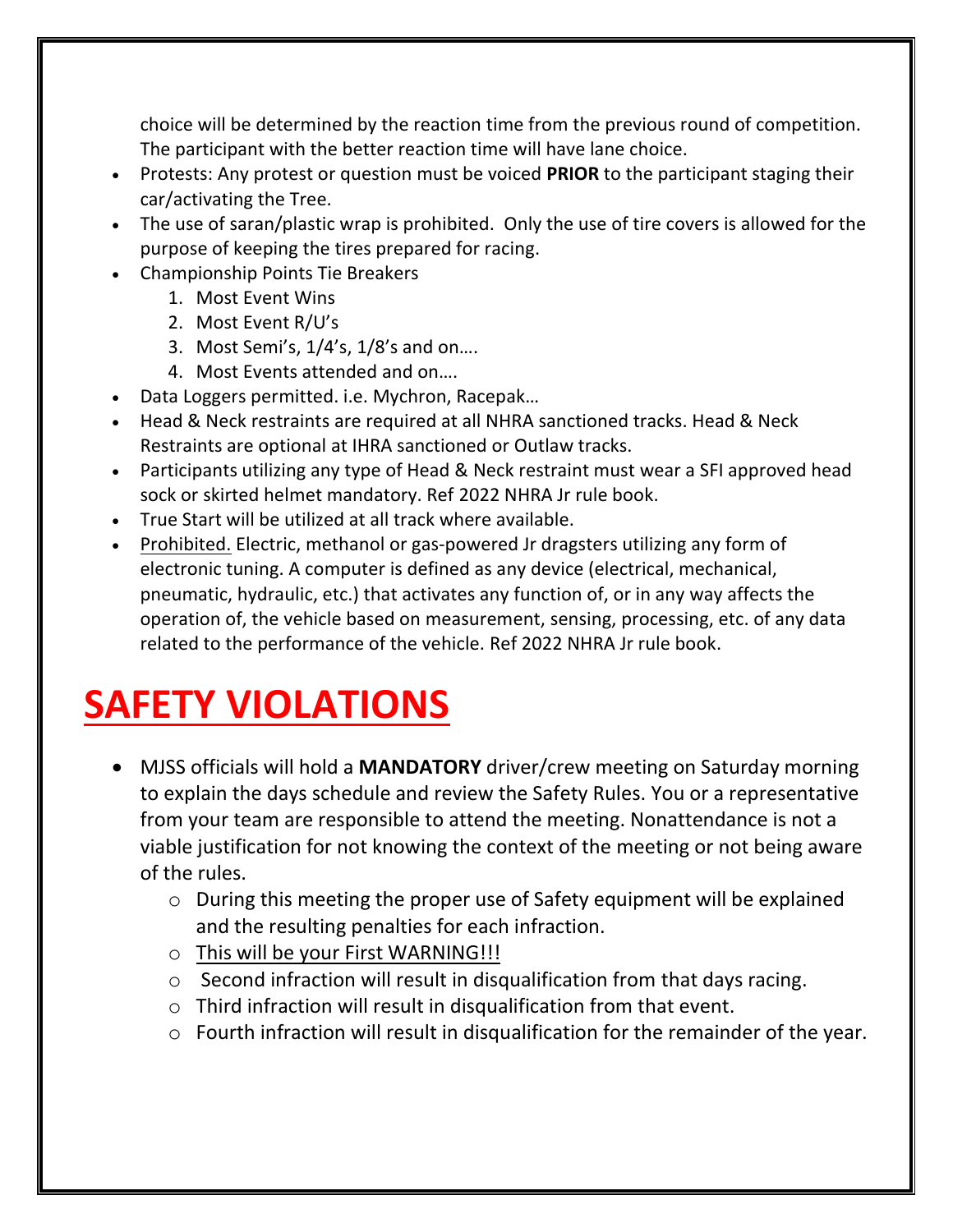#### **PROPER USE OF SAFETY EQUIPMENT**

• *Seat belts must be worn and adjusted in such a manner that the driver's torso*  **and head cannot extend outside the parameters of the roll cage. The loosening** *and removal of seat belts, helmets, gloves, window nets, lifting of helmet shield, and removal of all other safety equipment is prohibited from the time the vehicle leaves the starting line until the vehicle is on the return road and car is turned off.*

#### **EXCESSIVE BRAKING**

- Excessive braking will not be tolerated. The penalties for excessive braking are:
	- $\circ$  1st Incident: Disqualification from class event and suspension from following class event.
	- o 2nd Incident: Disqualification from remaining weekend's event and suspension from the next MJSS event.
	- o 3rd Incident: Exclusion from MJSS for all future MJSS events

Excessive braking will be assumed to have been the cause of any incident involving the loss of control of the competition vehicle at any point on the racing surface which results in overturning of the competition vehicle, contact with another competitor, guardwall or track fixtures, or crossing the center boundary line. However, if it can be shown to the satisfaction of the Midwest Jr. Super Series the incident resulted from a mechanical failure and not from a competitor's driving actions, no penalties shall be imposed.

#### **MIDWEST JR. SUPER SERIES CLASSES**

The Midwest Jr. Super Series will contest the following classes, weather permitting, at all Series' events:

#### Age Group Classes:

Age Group Classes will be contested on a .5 Full Tree.

- 5 Year Olds (single time runs ONLY; 20.00 or slower).
- 6 & 7 Age Group (13.90 or slower).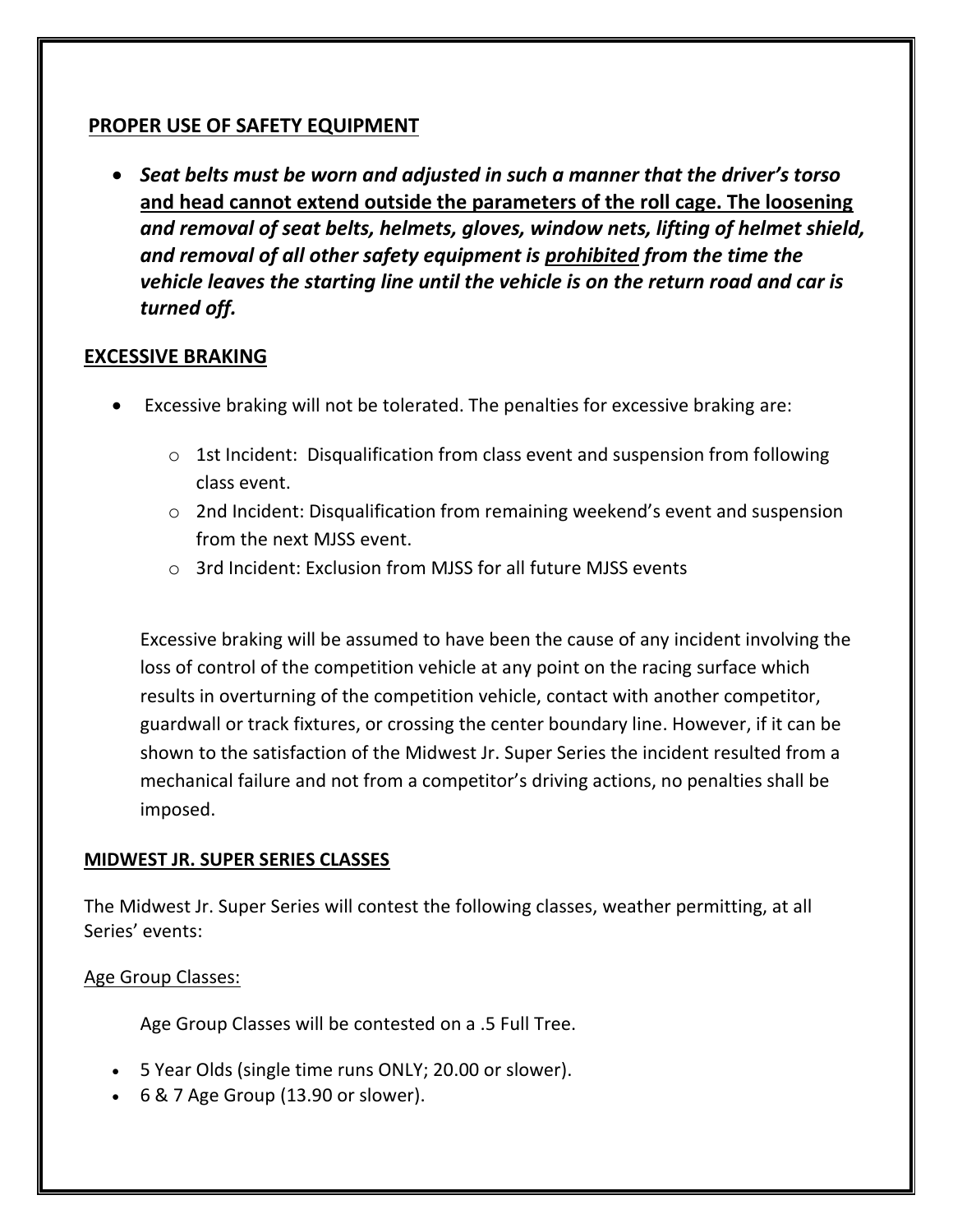- 8 & 9 Age Group (11.90 or slower).
- 10-12 Age Group (8.90 or slower).
- 13-18 Age Group (7.90 or slower).
	- $\circ$  IHRA racers with an ELITE license are limited to the 7.90 Minimum Dial at all Midwest Jr. Super Series' events.

#### Sportsman: (6-18 years old):

All run bracket race contested on a .5 Full Tree.

#### Pro Index Classes:

- $\bullet$  13.90 Index (6 & 7 Year Olds only).
- $\bullet$  11.90 Index (8 & 9 Year Olds only).
- 8.90 Index (10-12 Year Olds only).
- 7.90 Index and 13-18 up Age Group.
	- $\circ$  The 7.90 Index class will be contested at all tracks participating in the Midwest Jr. Super Series, including IHRA sanctioned tracks. IHRA racers with an ELITE license are limited to the 7.90 Index.

Pro Index Classes will be contested on a .5 Pro Tree.

#### Pro Sportsman (6-18 years old):

All run bracket race contested on a .5 Pro Tree.

Driver age: A driver's competition age is the age as of January 1 of the start of the season. A driver who ages up during the year may continue to compete in the class they started the year in, or may move to a higher class once their actual attained age qualifies them. A driver who turns 18 years of age during the season may complete the year.

ET Limits: For all Classes above, any driver who runs quicker than .20 of the Class' elapsed time limit will receive one warning. A second offense will result in disqualification from the class, and the loss of all series points earned in the class event. For example, a driver in the 8 & 9 Age group who runs quicker than 8.70 will receive a warning. A subsequent run quicker than 8.70 will result in disqualification.

Quick 16 (rules below)

Outlaw 330 (rules below)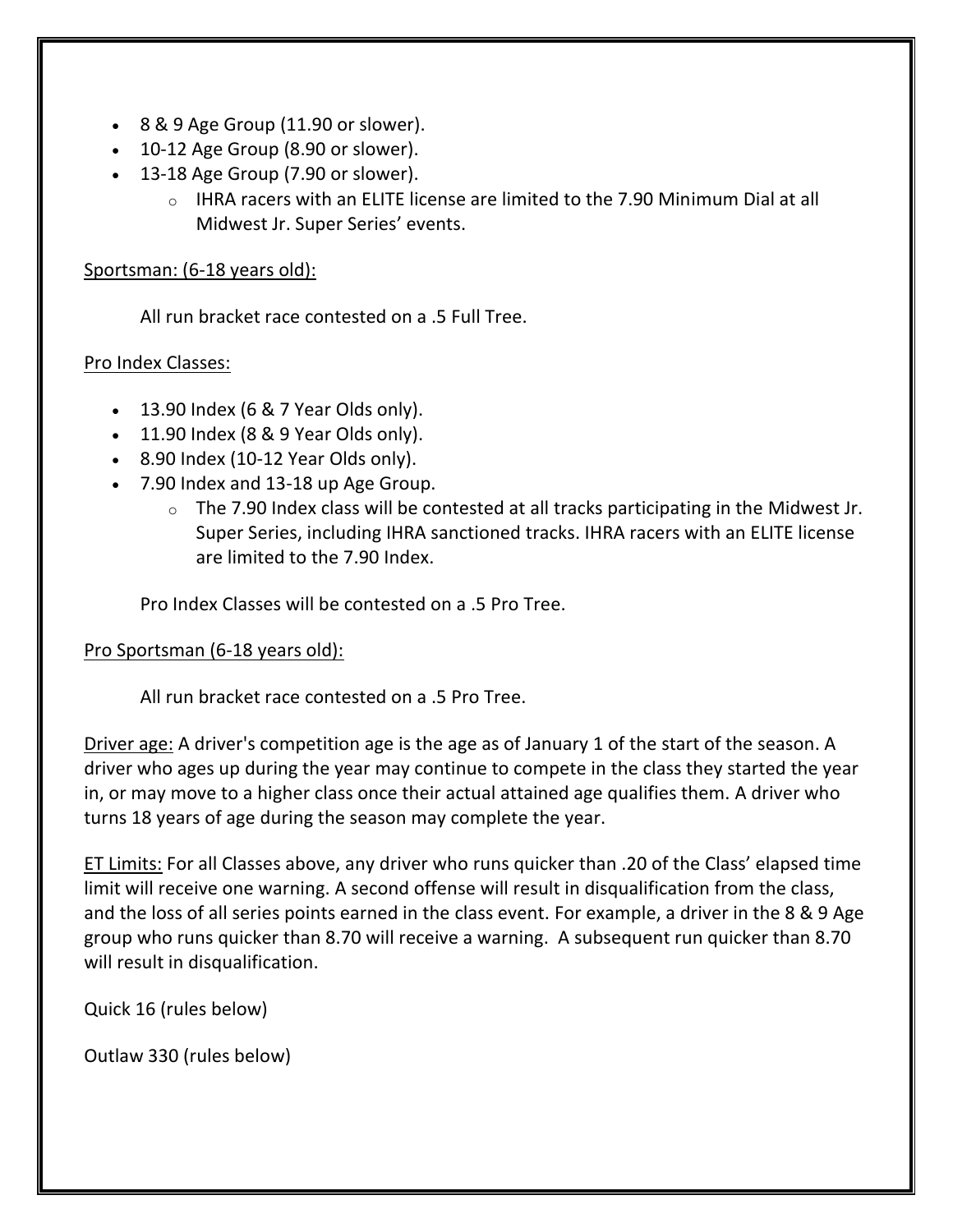## **Participant Conduct**

- Each and every participant is bound by the Rulebook and is held responsible for knowledge of and compliance with the Rulebook. Ignorance or misunderstanding of a rule does not excuse noncompliance. Participants' knowledge of and compliance with the Rulebook contributes to the safety of the sport and is required. By participating in the sport, every participant and every parent of a participant affirms that he or she has read, understands and agrees to be bound by all NHRA/MJSS rules and regulations, including those contained in the NHRA/MJSS Rulebook, including amendments.
- Participants at events are expected, at all times, to conduct themselves in a professional and nondisruptive manner consistent with good sportsmanship and MJSS's role as a family-oriented sports organization with events suitable for attendance by all and, as to those events that are televised, suitable for unrestricted viewing by the general public. Any participant who, in the sole and absolute judgment of MJSS (1) verbally or physically threatens another person; (2) uses vulgar or derogatory language; (3) engages in unsportsmanlike conduct; (4) engages in conduct detrimental to the sport of racing; (5) otherwise creates a condition or circumstance that is unsafe, unfair, or out of order; or (6) otherwise violates any NHRA/MJSS rule, regulation or agreement, shall have violated this rule regarding participant conduct.
- All participants must respect the track/facility when in attendance, as well as track quiet hours, set at each facility.

## • Logo Placement

- o To be eligible for sponsor awards and payouts, competitors **must** display the approved sponsor decals on both outer sides of the race vehicle.
- o All vehicles participating in a Midwest Jr. Super Series event must prominently display the applicable logo(s) as required to be eligible for competition and payout. Logos must be properly displayed to pass technical inspection, and to make any runs. Logos must continue to be properly displayed at all times during any Protect the Harvest Midwest Jr. Super Series event. Vehicle must display the Protect the Harvest Midwest Jr. Super Series logo on both sides of the race vehicle.
- $\circ$  Decal must be exact size and design of company's approved contingency decal
- o One decal required for each product posting, correctly orientated on outer surfaces, clearly visible on both sides of vehicle from a 90-degree angle, beginning with the **first** round of eliminations.
- o Decals placed on vehicles once eliminations have begun will not be granted verification.
- o Decal stacking is not permitted. A separate decal for each posting is required.
- o Decals placed on the inside of spoiler/wing spill plates are not eligible for contingency awards.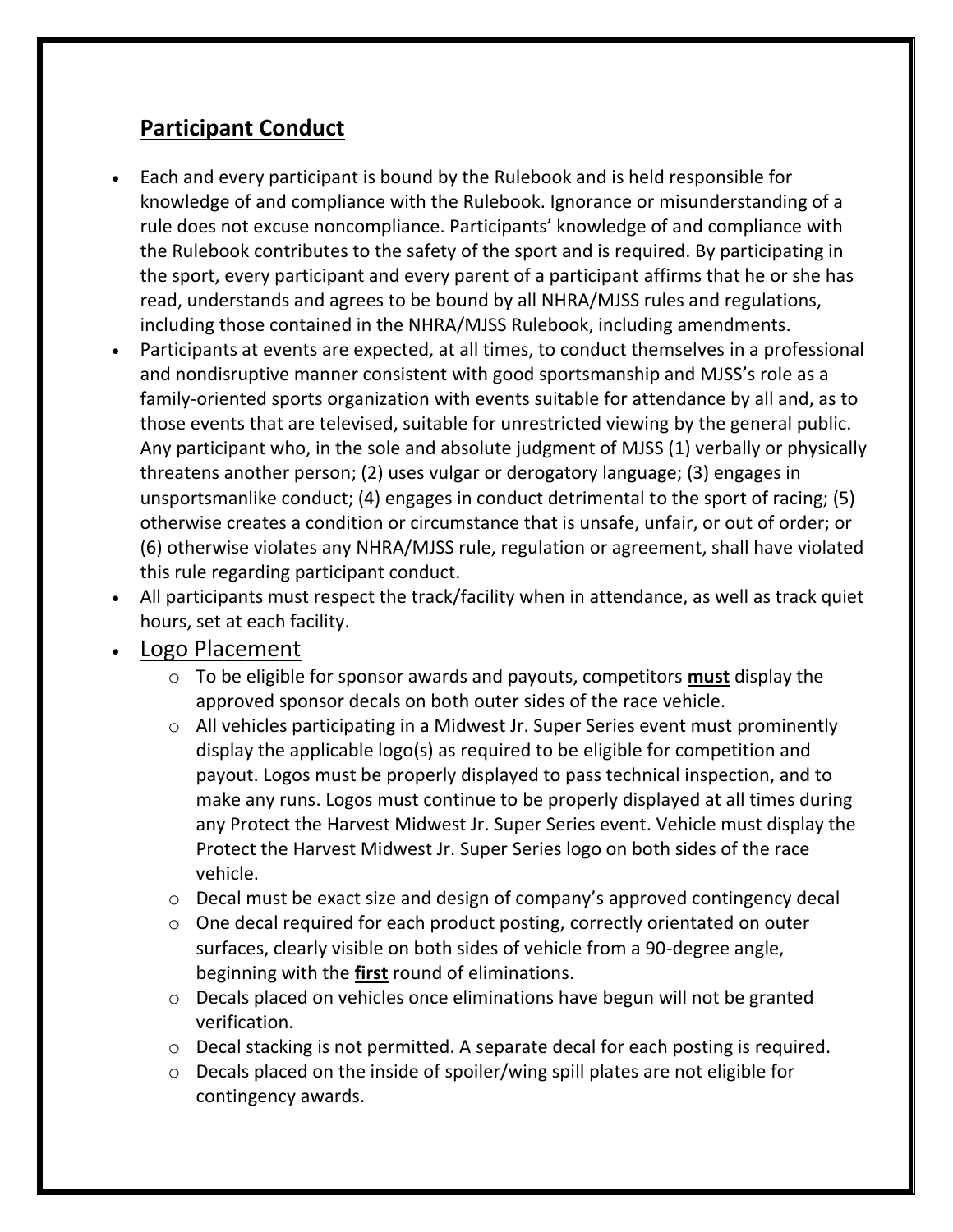- o Exact facsimile of sponsor's contingency decal (size, color, design) required if painted-on version is used (contact sponsor).
- o Additional Event or Class sponsors may request participants to display their applicable logo as required, to be eligible for competition and payout. See Race Director for individual requirements.

## How Points are Calculated

|                       | 10 Round<br>Race | 9 Round<br>Race | 8 Round<br>Race | 7 Round<br>Race | 6 Round<br>Race | 5 Round<br>Race | 4 Round<br>Race |
|-----------------------|------------------|-----------------|-----------------|-----------------|-----------------|-----------------|-----------------|
| Tech Card/Rd 1 Losers | 10               | 10              | 10              | 10              | 10              | 10              | 10              |
| Round 1 Winners       | 30               | 30              | 30              | 30              | 30              | 30              | 30              |
| Round 2 Winners       | 50               | 50              | 50              | 50              | 50              | 50              | 50              |
| Round 3 Winners       | 70               | 70              | 70              | 70              | 70              | 70              | 70              |
| Round 4 Winners       | 90               | 90              | 90              | 90              | 90              | 90              | 90              |
| Round 5 Winners       | 110              | 110             | 110             | 110             | 110             | 110             |                 |
| Round 6 Winners       | 130              | 130             | 130             | 130             | 130             |                 |                 |
| Round 7 Winners       | 150              | 150             | 150             | 150             |                 |                 |                 |
| Round 8 Winners       | 170              | 170             | 170             |                 |                 |                 |                 |
| Round 9 Winners       | 190              | 190             |                 |                 |                 |                 |                 |
| Round 10 Winners      | 210              |                 |                 |                 |                 |                 |                 |
|                       |                  |                 |                 |                 |                 |                 |                 |

#### Table 1

- **Participants will have two weeks after the points are posted to contact the series director to correct any discrepancies.**
- **This table does not include Pro Sportsman and Sportsman BB round wins.**
- **Payouts will be at the conclusion of the Event race day, Saturday and Sunday. If you do not pick up your payout at the event it was earned it must be picked up by the conclusion of the following race!!!**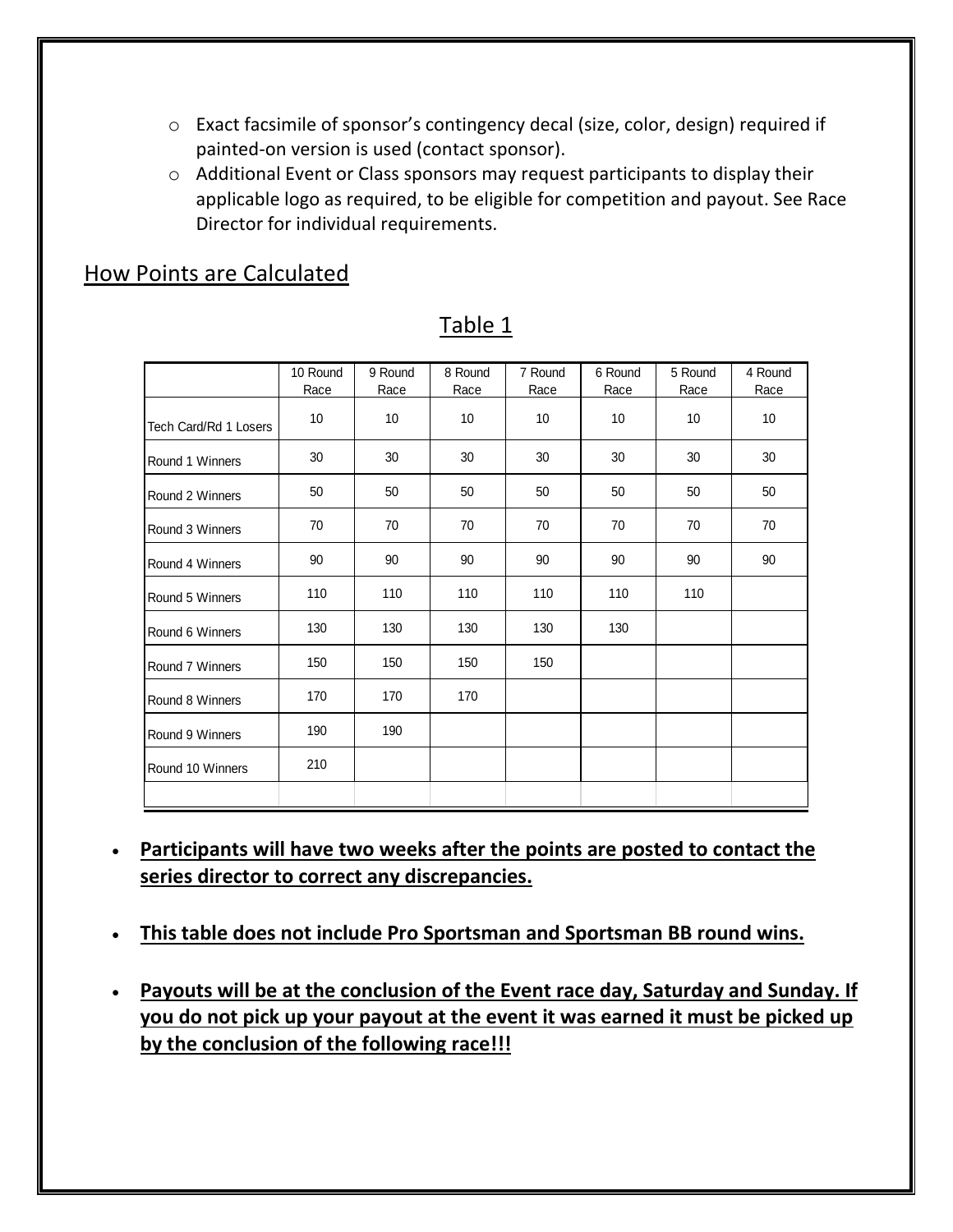## **330 Outlaw**

- Ignition: Battery required ignition systems prohibited, O.E.M. "Magneto" style ignition accepted.
- Mechanical kill switch mandatory. The attachment of the kill switch wire to the back of the ignition coil must be by a permanent method. Acceptable methods include soldering or bolting.
- The connection of the kill switch wire to the chassis wiring must be by a positive locking device.
- The weight tank may not protrude more than 10" past the circumference of the rear tires and may not be mounted above the rear tires.
- Tire covers must be removed prior to crossing the water-box OR before the engine is started.
- The area and procedure for starting the engine will be defined by the officials on an event to event basis based on the track layout. Only one restart after the car has passed the water box.
- Once one Pre-Stage bulb is lit, neither competitor may restart their racecar. If either competitor's car shuts off, while one Pre-Stage bulb is lit, they forfeit the round.
- Procedure for weighing cars: If a car is determined to be under weight on the first attempt, the car will be removed from the scale and the unit will be rezeroed/calibrated. The car will then be re-weighed ONE time. The decision of the official will be final.
- Absolutely no touching of the cars by anyone except race officials until the car has passed the scales.
- Winner and Runner-Up will be Teched in a timely fashion following the final round. No winnings will be issued until tech has been completed. Record setting engines must also be inspected for the record to become official. Additional random engine inspections may be performed at any time at the discretion of the race official.
- Engine oil may not contain any power additives or oxygen bearing materials. Samples may be taken at any time to insure compliance.
- All ballast must be secured per NHRA rulebook. LOOSE BALLAST IS NOT ALLOWED.
- Front overhang not to exceed **15** inches, measured from centerline of front axle/spindle to forward most point of car. All cars are subject to inspection at any time during the event. Violators will be disqualified from the event and any points accumulated will be deleted.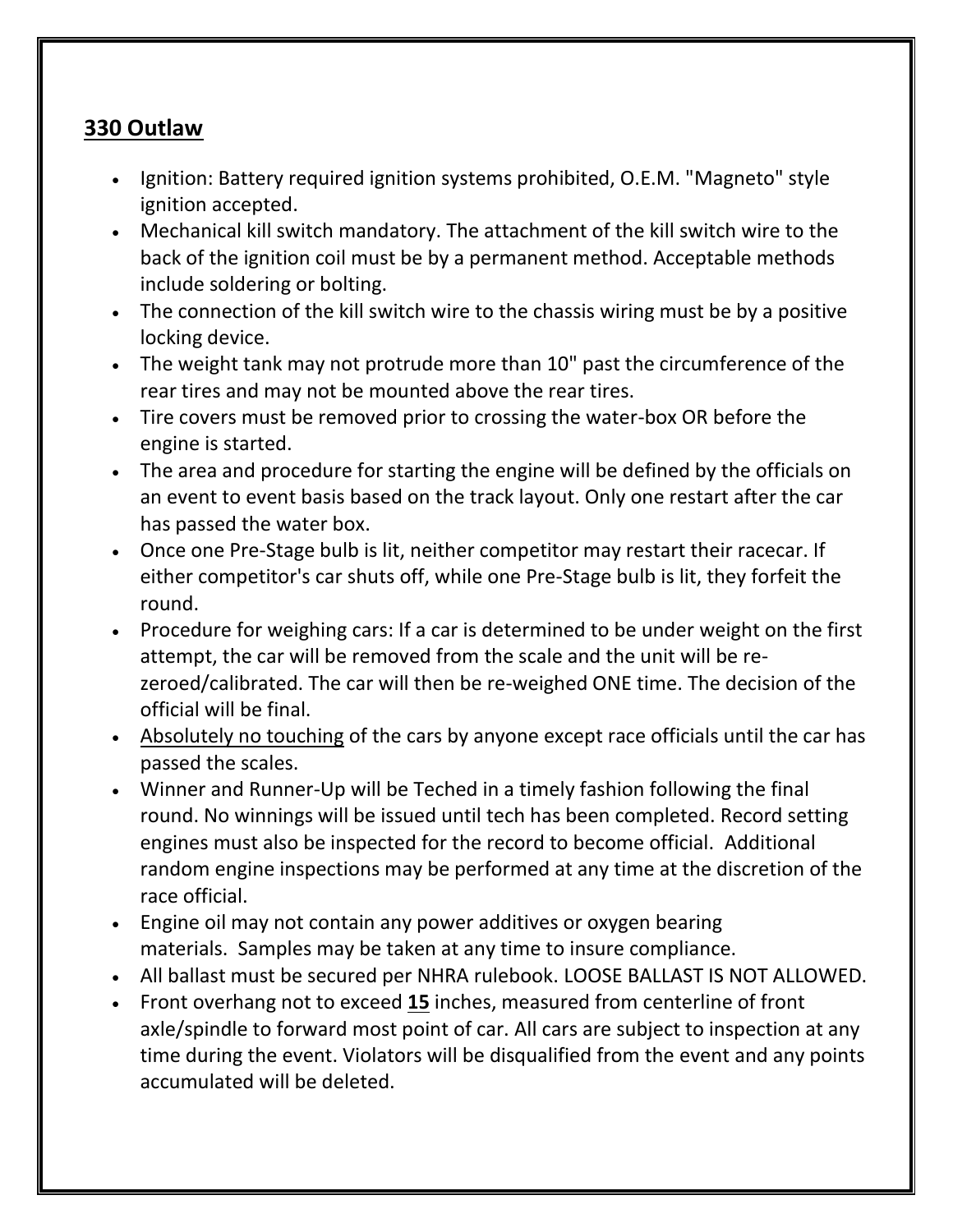## **Engines**

- Engines must be flat head two valves normally aspirated.
	- o For Engines 3.550" Bore, Max 3.553"
		- Maximum Stroke = 2.888"
		- Minimum Weight (Car & Driver) = 400 lbs.
	- $\circ$  For Engines 3.550" Bore, Max 3.553"
		- Maximum Stroke = 3.00"
		- Minimum Weight (Car & Driver) = 415 lbs.
	- $\circ$  For Engines 3.550" Bore, Max 3.553"
		- $\blacksquare$  Maximum Stroke = 3.10"
		- Minimum Weight (Car & Driver) = 430 lbs.

#### **Crank Case Ventilation/Engine Management Rules:**

- Maximum of one Halfscale/Blossom style or two smaller Pure Power style Breather Tanks per entry.
- Breather Tank must be mounted behind Deflector Shield. Tank may be mounted anywhere on back half of the racecar.
- Maximum of 3 vent hoses from Engine to Tank.
- Maximum of 3/4" I.D. hoses from Engine to Tank.
- Maximum combined length of vent hoses of 15 ft.
- Vacuum pumps are prohibited.
- No computer controlled engine/clutch components or engine control systems of any kind (i.e. engine management systems - programmable ignitions - fuel control systems clutch control systems).
- No external mechanically controlled ignition/clutch components of any kind. (i.e. no switches activated via the clutch, no movable ignition coil mount systems).
- Oxygen Sensors prohibited.

#### **Fuel System Rules:**

- Maximum Fuel Tank Capacity = 1 Quart.
- Fuel Lines must be routed as directly as possible to Carburetor. (i.e. No wrapping Fuel Lines multiple times around Intake Manifold, etc.)
- Maximum of 3 ft. of Fuel Line per entry.
- Maximum of 1 Fuel Filter.
- Maximum Fuel Log Size: 4" Length x 1 1/4" O.D.
- Maximum of 1 By-Pass Line from Fuel Log to Fuel Tank.
- Fuel pumps must be pulsed from the manifold.
- No electric or battery operated fuel pumps of any kind allowed.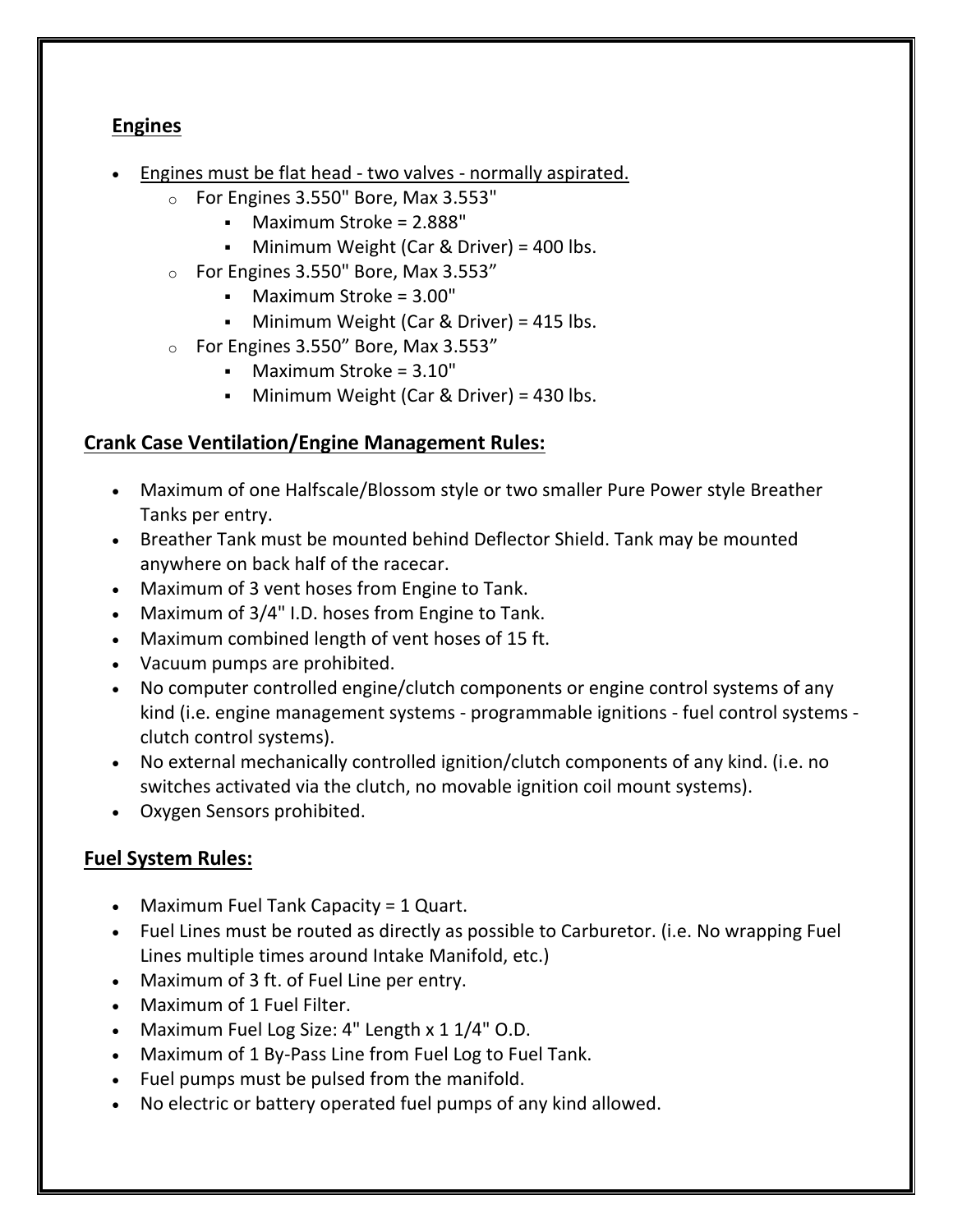## **330 points System**

- Championship points will be awarded to the driver of the car.
- How Points are earned
	- o Ref table 1
	- o Qualifying Position Points
		- $\bullet$  1<sup>st</sup> = 8 points
		- $\blacksquare$  2<sup>nd</sup> = 7 Points
		- $\bullet$  3<sup>rd</sup> = 6 Points
		- $\bullet$  4<sup>th</sup> = 5 Points
		- $\bullet$  5<sup>th</sup>-6<sup>th</sup> = 4 Points
		- $\bullet$   $7^{\text{th}}$ -8<sup>th</sup> = 3 Points
		- $\bullet$  9<sup>th</sup>-32<sup>nd</sup> = 2 Points

## **330 Participants**

- Minimum age is 12 years old. Participants who wish to continue to compete in the 330 Outlaw class after Series age 18 may obtain a Master Jr. Dragster license. Outlaw competitors shall not have reached age 21 years of age.
- Age: a driver's competition age is his/her actual age as of the day in question.
- Proof of age may be required (i.e. certified birth certificates).
- Driver's performance and abilities are subject to review at any time.
- Any driver deemed not properly qualified and/or experienced may be excluded at any time by the race officials.

#### **Fueling Procedure for 330 cars**

- All 330 cars will be fueled by a MJSS official in a designated staging lane.
- Fuel tank and fuel bowl must be empty. Fuel Log "OUT" fuel line must be disconnected to confirm the Fuel Log is empty.
- After these requirements are completed the MJSS Official will fuel the car.

#### **Fuel and Staging**

- VP Racing Fuel, M1
- Any 330 Outlaw car not in the lanes when the first 330 Outlaw cars are started, will forfeit the pass.
- Power Mist, Propylene Oxide, Sterno, or any other power adder PROHIBITED. Random checks will be performed.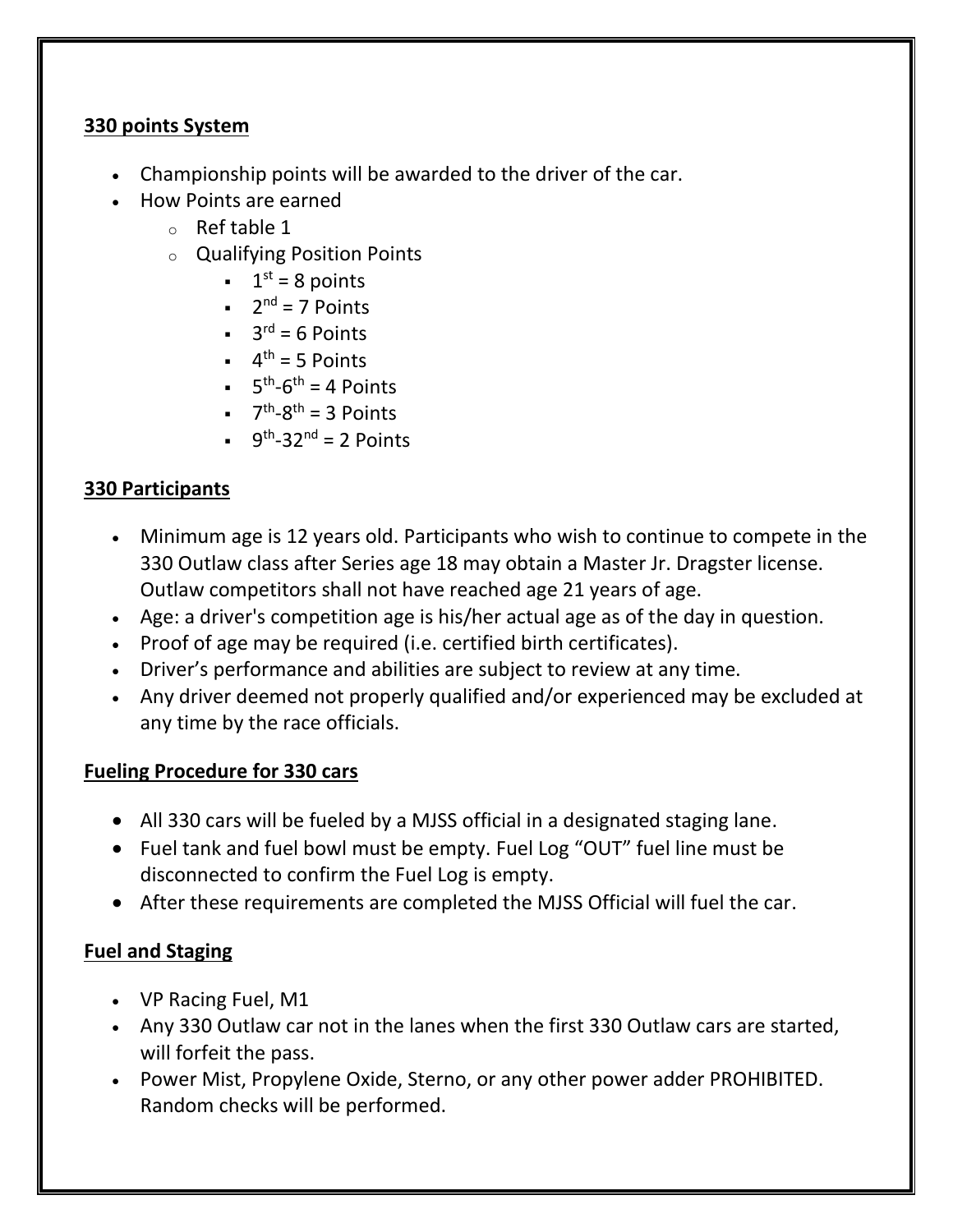- .400 Pro Tree
- Auto Start: ON
- Two crew members only past or beyond the water box. This is considered a restricted area.
- Crew members must also sign the hosting tracks release form.
- Deep Staging PERMITTED.
- No pullbacks at any time. If a car goes deep during qualifying, the run will start from the deep position.

## **Qualifying**

- Ladder:
	- $\circ$  Eliminations will be run on a Pro Ladder
	- $\circ$  Ladder will be based on the number of qualified cars
	- o Bye Runs:
		- If you have a Bye-Run you have automatically won that round.
		- You DO NOT have to make your Bye-Run to advance to the next round. If you choose not to make your Bye-Run you automatically forfeit lane choice for the following round.
		- If you choose to make your Bye-Run, for your E.T. to count for the next round's lane choice you must cross the scales and make weight.
	- o Maximum field, 32 cars.
	- $\circ$  Lane choice for first round qualifying will be done by draw. Second round qualifying will be run in the opposite lane from the first. Failure to run in the opposite lane from the first pass will forfeit the second pass.
	- $\circ$  After the cars are paired for qualifying, if you miss your position in the order, the run is forfeited.
- Lane Choice:
	- $\circ$  1<sup>st</sup> round Lane choice will go to higher qualified car. 2<sup>nd</sup> round and on, lane choice will go to the Quicker car from previous round.

# **Q16**

- Minimum age in 2022 is 12 years old. Participants who wish to continue to compete in the Q16 class after their  $18<sup>th</sup>$  Birthday may obtain a Master Jr. Dragster license.
- Championship points will be awarded to the driver of the car.
- Participants must compete in the car they qualified with.